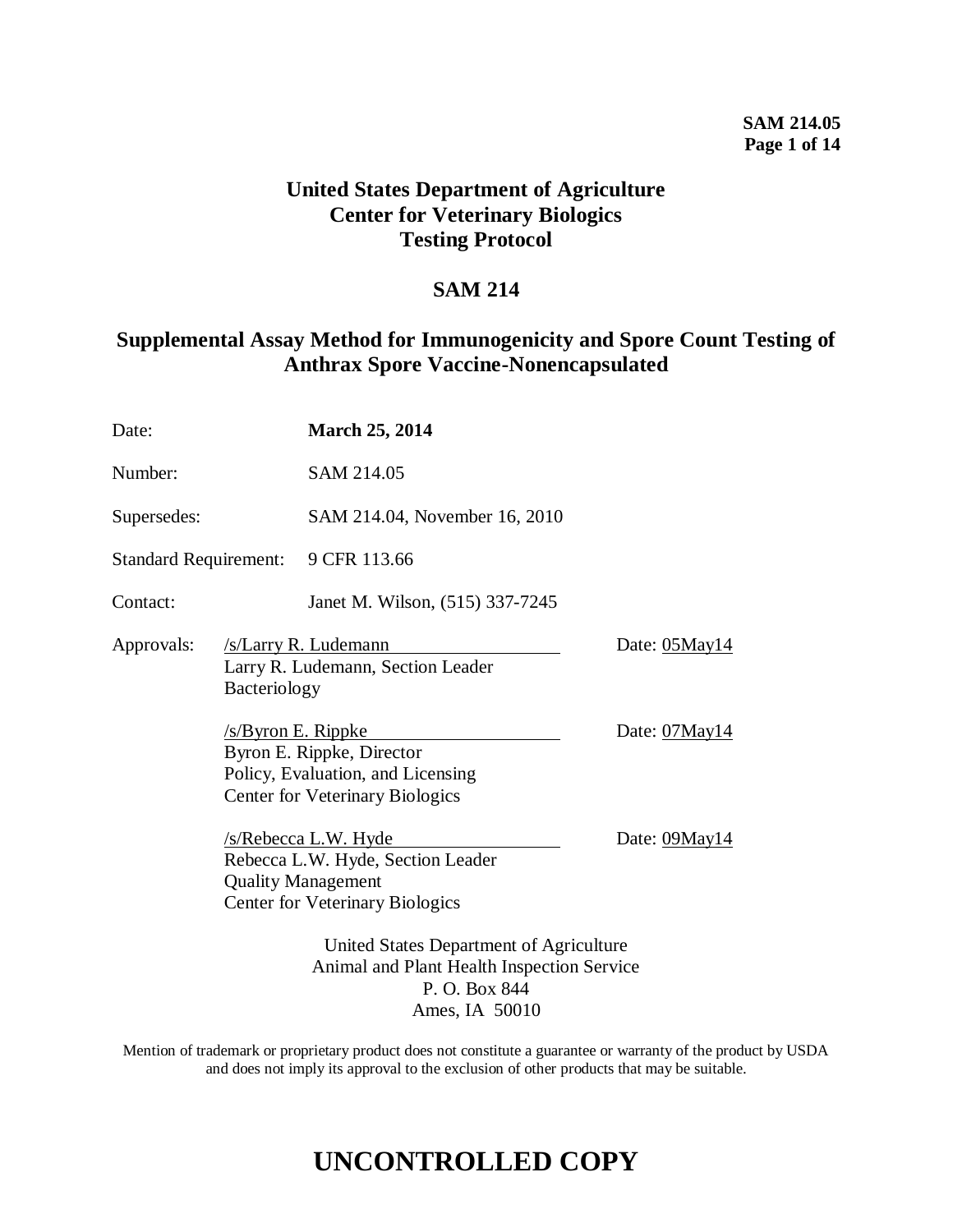### **Table of Contents**

**1. Introduction**

### **Part I. Immunogenicity Test**

- **2. Materials**
	- **2.1 Equipment/instrumentation**
	- **2.2 Reagents/supplies**
	- **2.3 Test animals**
- **3. Preparation for the Immunogenicity Test**
	- **3.1 Personnel qualifications/training**
	- **3.2 Preparation of supplies**
	- **3.3 Handling of test animals**
	- **3.4 Preparation of reagents**
- **4. Performance of the Immunogenicity Test**
	- **4.1 Vaccination of test animals**
	- **4.2 Timing of challenge**
	- **4.3 Preparation of challenge dilutions**
	- **4.4 Inoculation of guinea pigs**
	- **4.5 Observation of guinea pigs following challenge**
- **5. Interpretation of the Immunogenicity Test Results**
- **6. Reporting of the Immunogenicity Test Results**

#### **Part II. ASV Spore Count Test**

- **2. Materials**
	- **2.1 Equipment/instrumentation**
	- **2.2 Reagents/supplies**
- **3. Preparation for the Spore Count Test**
	- **3.1 Personnel qualifications/training**
	- **3.2 Preparation of supplies**
	- **3.3 Preparation of reagents**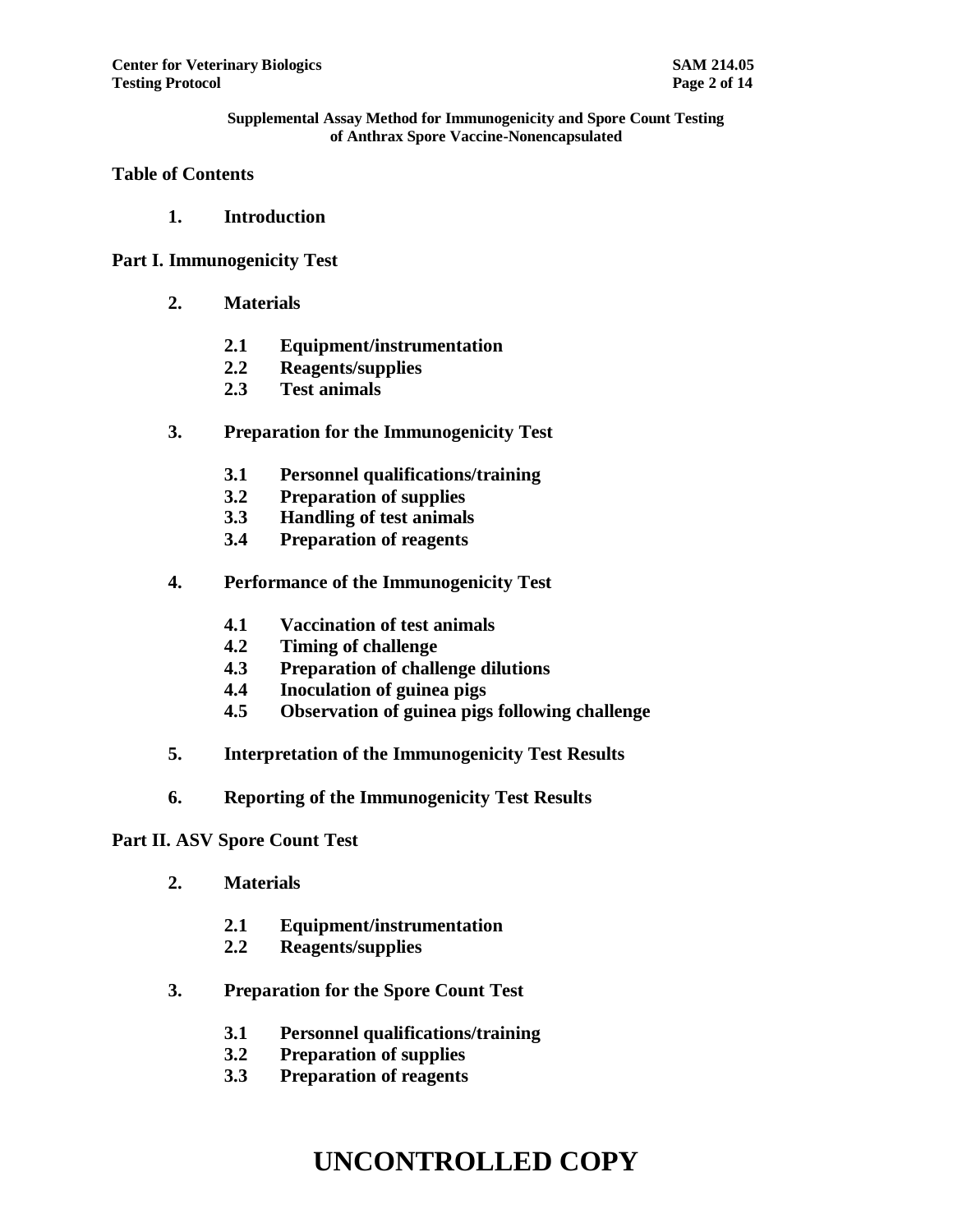- **4. Performance of the Spore Count Test**
- **5. Calculation of Spore Counts**
- **6. Interpretation of the Spore Count Test Results**
- **7. Reporting of the Spore Count Test Results**
- **8. References**
- **9. Summary of Revisions**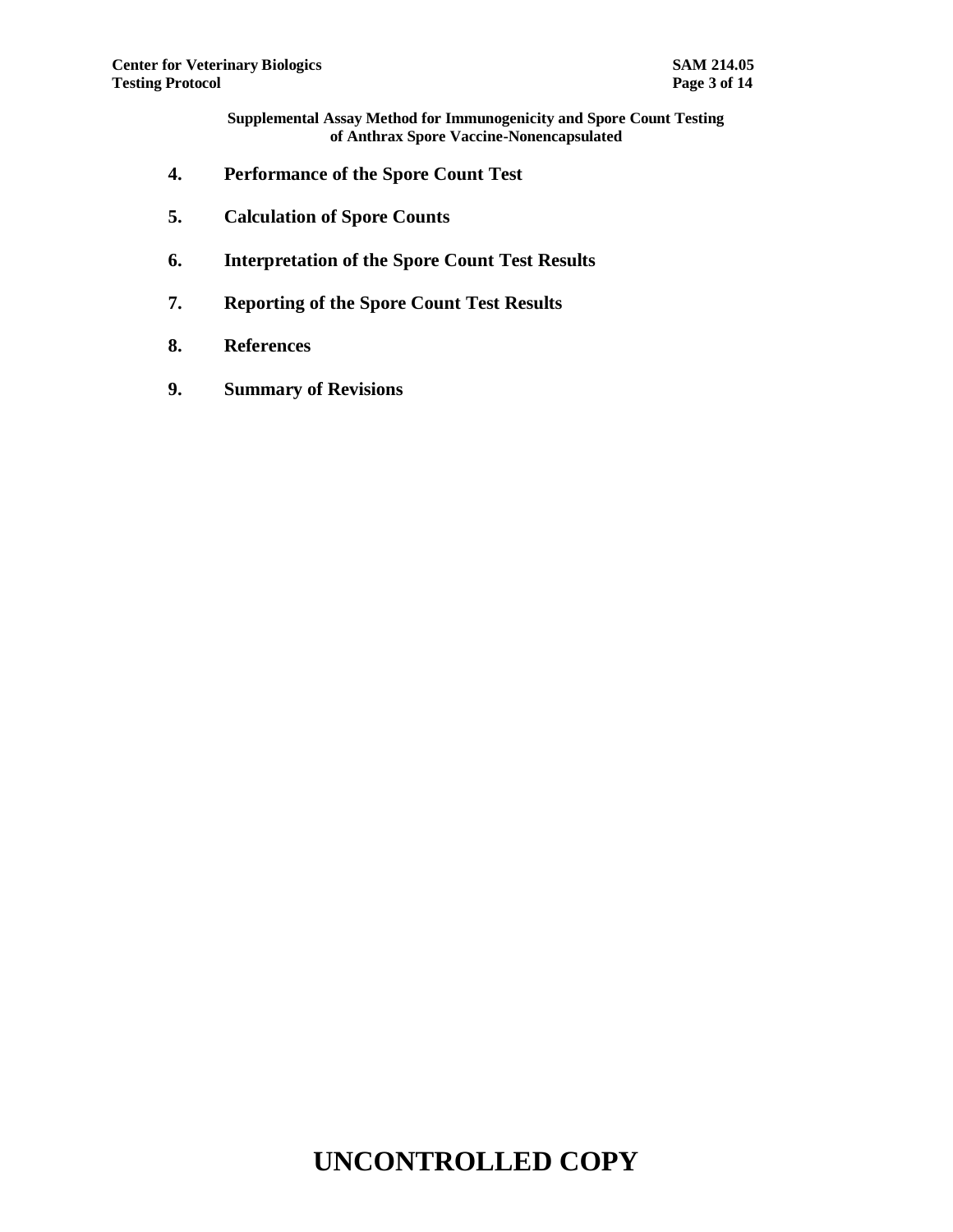### **1. Introduction**

This Supplemental Assay Method (SAM) describes methods for immunogenicity and spore count testing of Anthrax Spore Vaccine-Nonencapsulated (ASV-N) as prescribed in title 9, *Code of Federal Regulations* (9 CFR), section 113.66. **Part I** describes the guinea pig vaccinationchallenge test used to determine immunogenicity of ASV-N Master Seed. **Part II** describes the spore count procedure for release testing of final container samples of ASV-N.

### **Part I. Immunogenicity Test**

### **2. Materials**

### **2.1 Equipment/instrumentation**

Equivalent equipment or instrumentation may be substituted for any brand name listed below.

- **2.1.1** Class II biological safety cabinet
- **2.1.2** Autoclave
- **2.1.3** Pipette filler

### **2.2 Reagents/supplies**

Equivalent reagents or supplies may be substituted for any brand name listed below unless specified as required for the test.

**2.2.1** *Bacillus anthracis* challenge culture, IRP 137 (This culture must be obtained from the United States Department of Agriculture, Animal and Plant Health Inspection Service, Veterinary Services, Center for Veterinary Biologics [CVB], Ames, IA 50010.)

- **2.2.2** Glycerol diluent
- **2.2.3** Disposable syringes, 3-mL and 5-mL
- **2.2.4** Needles, 18-gauge x 1 1/2-inch and 23-gauge x 1-inch
- **2.2.5** Glass pipettes, 2-mL and 5-mL
- **2.2.6** Glass volumetric pipettes, 25-mL or 100-mL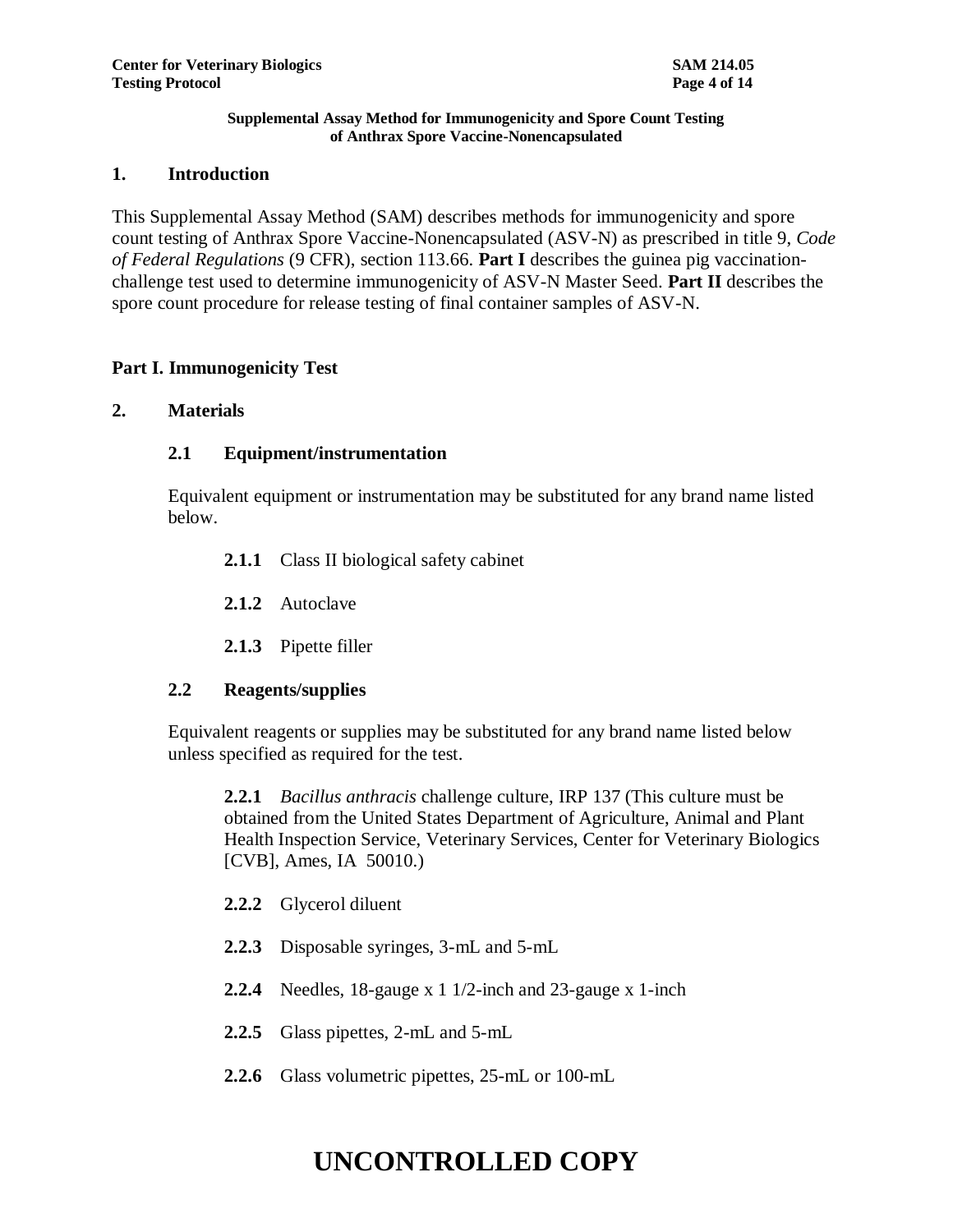- **2.2.7** Glass screw-top Erlenmeyer flask, 500-mL, with cap
- **2.2.8** Glass screw-top tubes, 16 x 125-mm, with caps
- **2.2.9** Glass screw-top dilution bottles, 125-mL or 160-mL
- **2.2.10** Glass serum bottles, 100-mL
- **2.2.11** Rubber seals and metal caps for serum bottles
- **2.2.12** Disposable clothing

**2.2.13** Occupational Safety and Health Administration (OSHA)-approved dust and mist respirator

### **2.3 Test animals**

Guinea pigs, 400-500 g. Forty-two guinea pigs (30 vaccinates and 12 controls) from the same source are required for each lot of Master Seed to be tested. (Guinea pigs of either sex or any color may be used.)

### **3. Preparation for the Immunogenicity Test**

#### **3.1 Personnel qualifications/training**

Technical personnel need a working knowledge of the use of general laboratory chemicals, equipment, and glassware. In addition, personnel need specific training and experience in the safe handling of live *B. anthracis* cultures.

### **3.2 Preparation of supplies**

**3.2.1** Sterilize all glassware before use.

**3.2.2** Make sure all disposable supplies (pipettes, syringes, needles, rubber stoppers, etc.) are sterile.

#### **3.3 Handling of test animals**

**3.3.1** Select guinea pigs that appear healthy, are free of external parasites, and have an unblemished hair coat.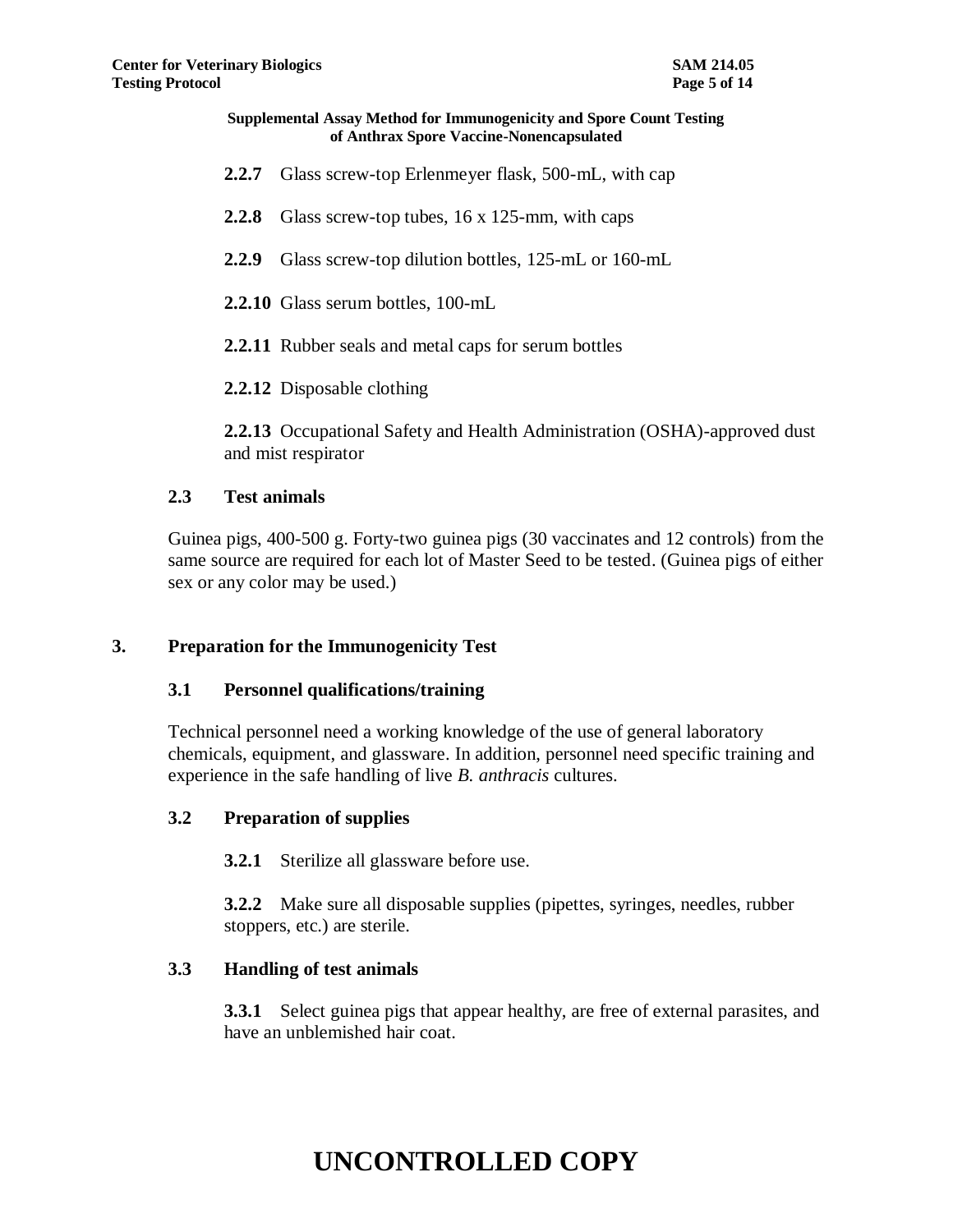**3.3.2** Examine and cage the guinea pigs the day they are received. (Up to 4) guinea pigs of the same sex may be housed in each cage.)

**3.3.3** House the test animals in a room with access limited to authorized personnel only.

**3.3.4** Wear disposable outer clothing and an OSHA-approved dust and mist respirator for protection during and after vaccination and challenge. Use the disposable clothing and respirator only once and discard them before exiting the animal room.

**3.3.5** Euthanize and incinerate the guinea pigs when the test is concluded. Disinfect the contaminated equipment and cages. Sterilize the bedding before disposal.

## **3.4 Preparation of reagents**

## **3.4.1** *B. anthracis* challenge culture

The challenge culture, *B. anthracis* IRP 137, is suspended in 50% glycerol. Each ampule contains approximately 1.8 mL of culture suspension. Store ampules of challenge at -70°± 5°C.

# **3.4.2** Glycerol diluent, 50%

The 50% glycerol diluent is prepared by mixing equal parts of glycerol and 0.85% NaCl solution. Place 300 mL of diluent in a 500-mL flask and sterilize at  $\geq$ 121°C for 25 to 30 minutes following manufacturer's recommendations. Store at room temperature up to 1 year.

# **4. Performance of the Immunogenicity Test**

## **4.1 Vaccination of test animals**

**4.1.1** Check the label on each container of Master Seed to be tested for identity.

**4.1.2** Thoroughly mix the Master Seed by striking the container against the palm of the hand at least 25 times before filling the syringes. Use 3-mL or 5-mL syringes, fitted with 23-gauge x 1-inch needles.

**4.1.3** Vaccinate 30 guinea pigs with the required dosage of the Master Seed as recommended on the label (see 9 CFR 113.66(b)(2)).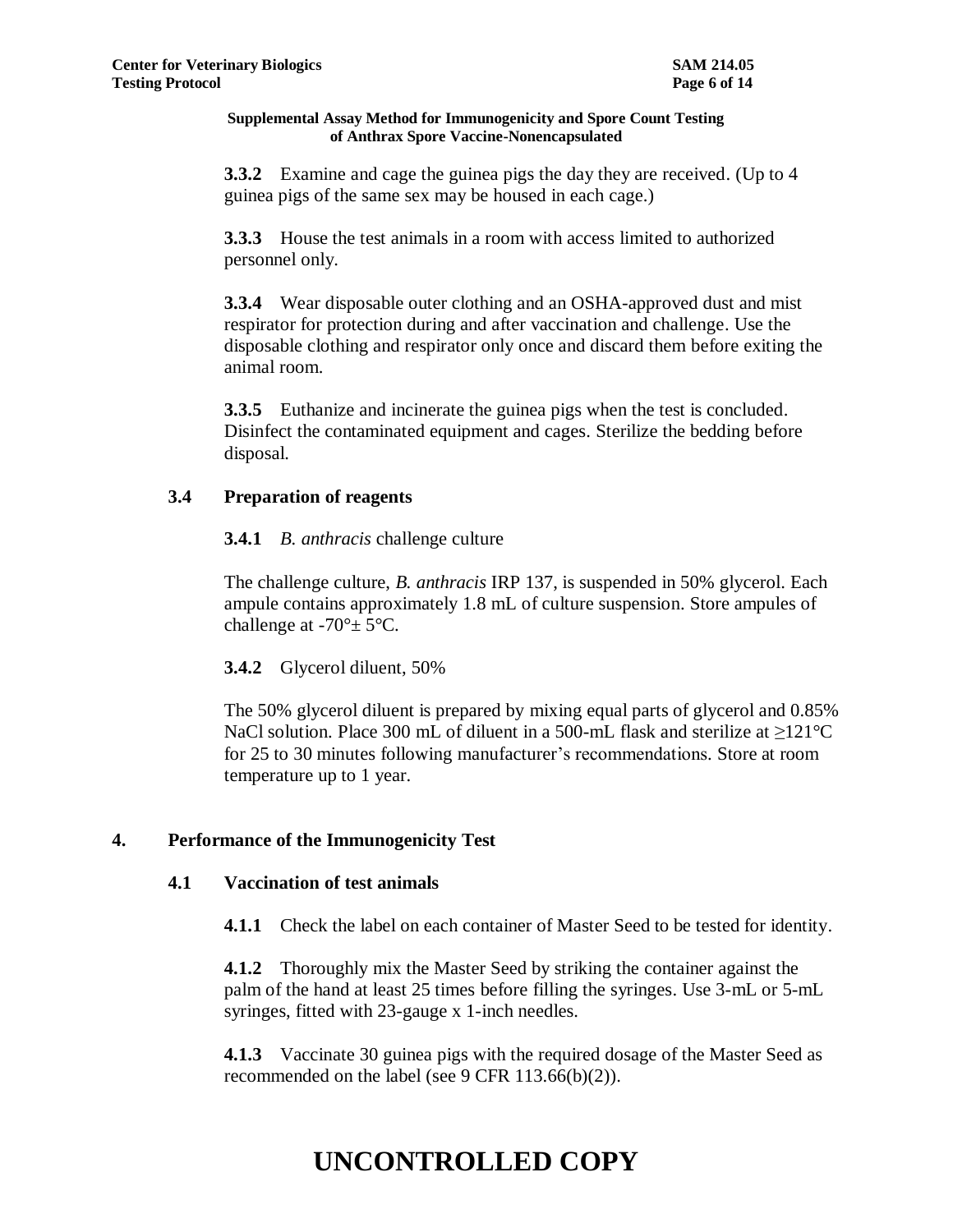**4.1.4** Vaccinate each animal only once.

**4.1.5** Observe the guinea pigs for 14 to 15 days. Examine each animal carefully for sores, edema, and general physical condition. Record deaths.

## **4.2 Timing of challenge**

**4.2.1** Challenge vaccinated guinea pigs 14 to 15 days after vaccination.

**4.2.2** Challenge nonvaccinated control guinea pigs at the same time.

### **4.3 Preparation of challenge dilutions**

**Caution: The** *B. anthracis* **challenge is a live spore suspension. Prepare the challenge within a Class II biological safety cabinet. Use a pipette filler. Autoclave any contaminated equipment and clothing before disposal.** 

- **4.3.1** Warm an ampule of challenge culture suspension to room temperature.
- **4.3.2** Mix the contents thoroughly by shaking the ampule vigorously.

**4.3.3** Disinfect the ampule with 70% ethyl alcohol. Carefully break open the ampule using a pledget of dry, sterile cotton (or several sterile gauze squares) to enclose the break line.

**4.3.4** Use a 3-mL syringe fitted with an 18-gauge x 1 1/2-inch needle to aseptically transfer the culture suspension to a 16 x 125-mm test tube. Thoroughly mix the suspension.

**4.3.5** Place 4 mL of glycerol diluent into a 16 x 125-mm test tube using a sterile 5-mL pipette. Use a sterile 2-mL pipette to add 1 mL of culture suspension to the 4 mL of glycerol diluent.

## **Note: The 50% glycerol is viscid and must be pipetted with care to ensure delivery of the complete volume.**

Mix thoroughly**.** 

**4.3.6** Measure 100 mL of glycerol diluent into a 125-mL or 160-mL glass dilution bottle using a 25-mL or 100-mL volumetric pipette. Remove 1 mL of glycerol diluent using a 2-mL pipette thereby leaving 99 mL of diluent in the dilution bottle. Using a 2-mL pipette, transfer 1 mL of the 1:5 challenge dilution to the 99 mL of glycerol diluent. Mix thoroughly. (This is the 1:500 dilution.)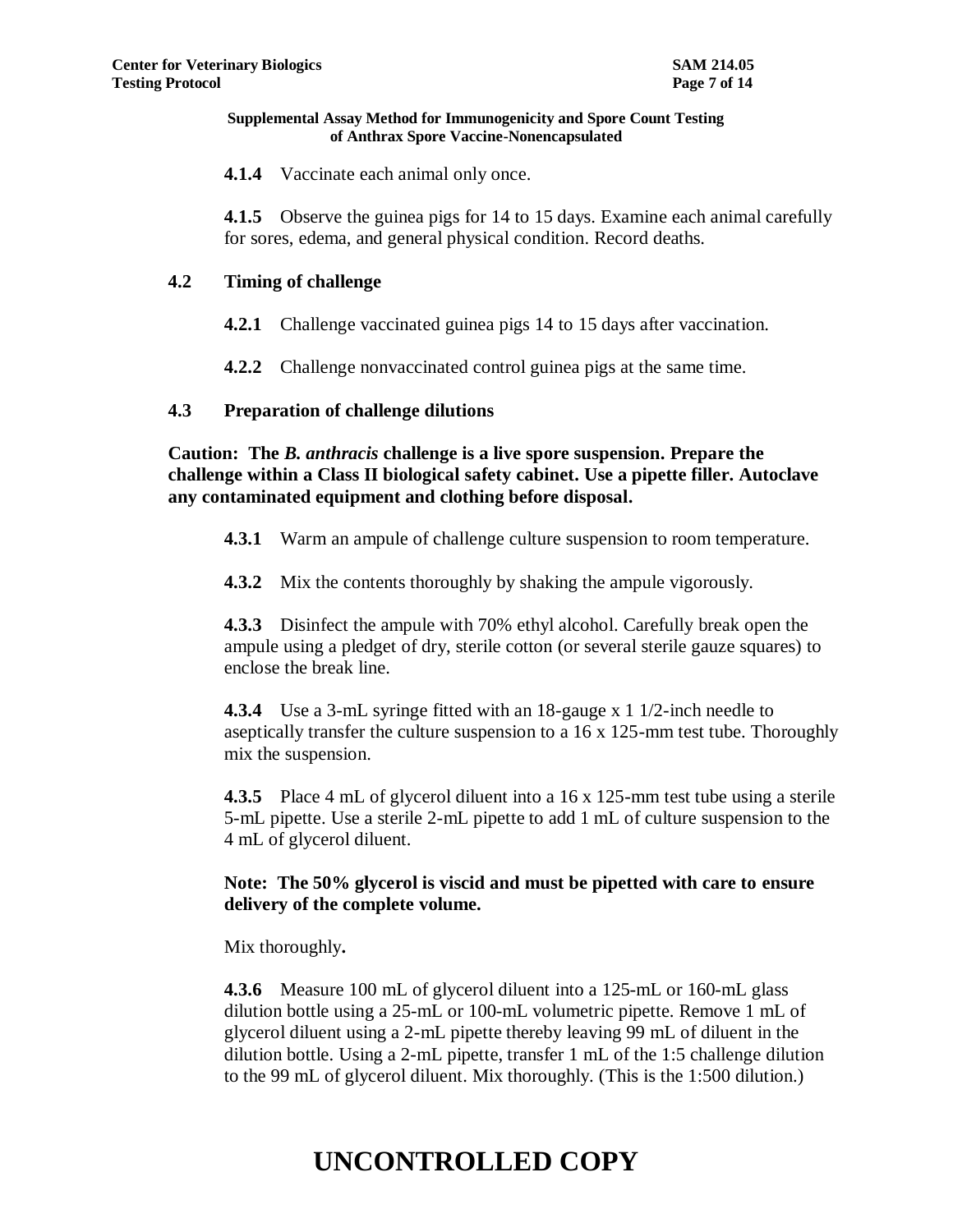**4.3.7** Measure 100 mL of glycerol diluent into a 100-mL serum vial using a 25-mL or 100-mL volumetric pipette. Remove 1 mL of glycerol diluent using a 2-mL pipette thereby leaving 99 mL of diluent in the serum vial. Using a 2-mL pipette, transfer 1 mL of the 1:500 challenge dilution to the 99 mL of glycerol diluent. Cap and seal the serum vial. Mix thoroughly. (This is the 1:50,000 challenge dilution.) The challenge material is kept at room temperature until it is used to inoculate the guinea pigs.

# **4.4 Inoculation of guinea pigs**

**4.4.1** Thoroughly mix the 1:50,000 challenge dilution before filling syringes. (Use 3-mL syringes fitted with 23-gauge x 1-inch needles.)

**4.4.2** Inoculate 0.5 mL of the challenge into the thigh muscle of each guinea pig. (This inoculum contains approximately 4500 guinea pig lethal dose 50  $(LD_{50})$ of spores.)

# **4.5 Observation of guinea pigs following challenge**

Observe the guinea pigs daily for 10 days. Examine the test animals for sores, edema, and general physical condition. Record the observations on the daily record. Record the number of deaths.

**Note: Moribund animals exhibiting clinical signs consistent with the expected disease pathogenesis that are unable to rise or move under their own power may be humanely euthanized and considered as deaths as outlined in 9 CFR 117.4.**

## **5. Interpretation of the Immunogenicity Test Results**

**5.1** The test is interpreted as prescribed in 9 CFR 113.66.

**5.1.1** If at least 10 of the 12 controls die from *B. anthracis* within the 10-day post-challenge observation period, the test is valid. If 9 or fewer of the 12 controls die from *B. anthracis* within the 10-day observation period, the test is invalid and may be repeated.

**5.1.2** If at least 27 of the 30 vaccinates survive the 10-day observation period, the Master Seed is satisfactory.

**5.1.3** If fewer than 27 of the 30 vaccinates survive the 10-day observation period, the Master Seed is unsatisfactory.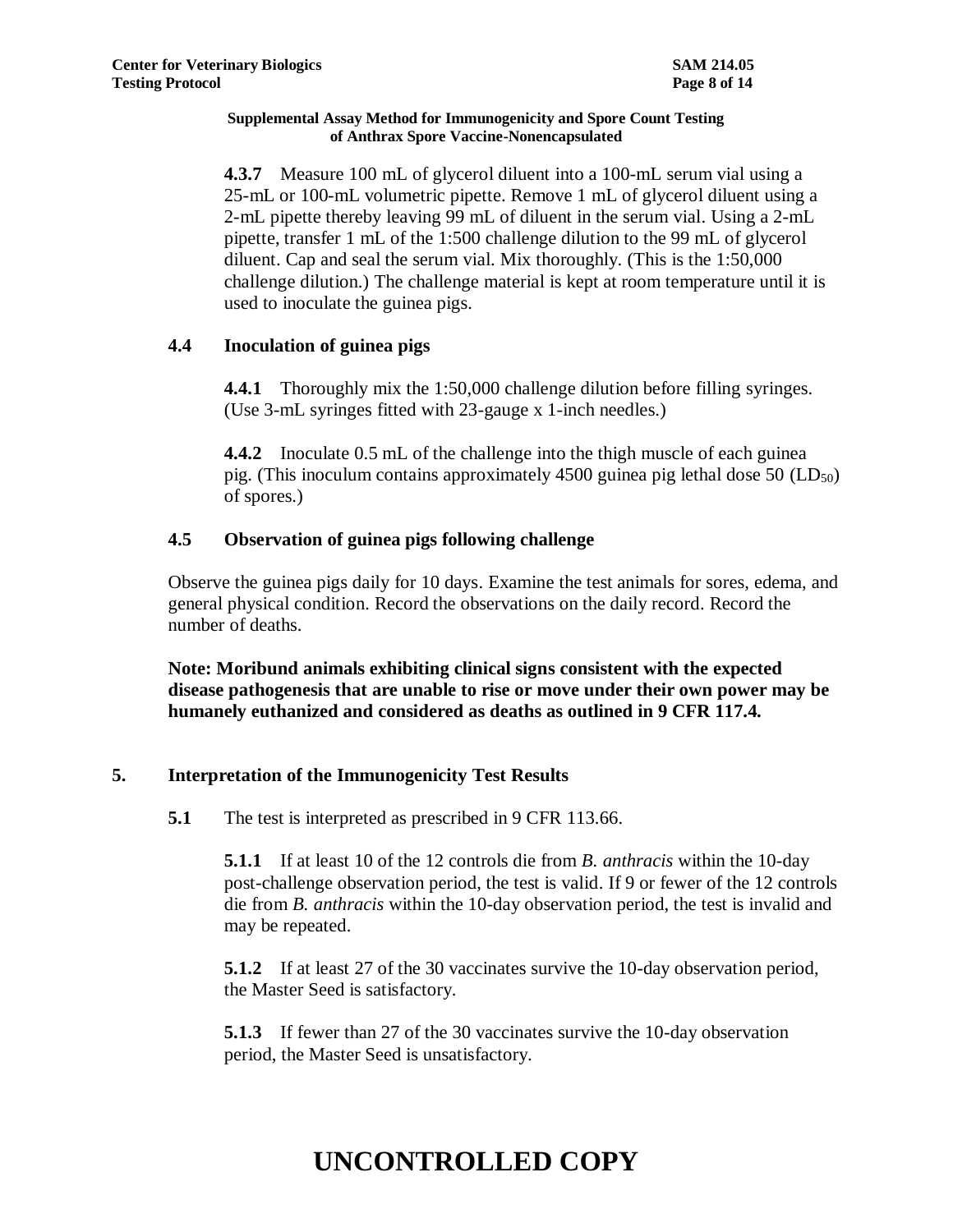**5.2** Observation of sores, edema, and general physical condition provides supplemental information concerning the safety and quality of the Master Seed. However, potency test results are evaluated only on survival/death patterns.

## **6. Reporting of the Immunogenicity Test Results**

Report results of the test(s) as described by standard Section operating procedures.

# **Part II. ASV Spore Count Test**

## **2. Materials**

## **2.1 Equipment/instrumentation**

Equivalent equipment or instrumentation may be substituted for any brand name listed below.

- **2.1.1** Class II biological safety cabinet
- **2.1.2** Autoclave
- **2.1.3** Water bath, set at 50°C
- **2.1.4** Incubator, set at 37°C
- **2.1.5** Colony counter
- **2.1.6** Pipette filler

## **2.2 Reagents/supplies**

Equivalent reagents or supplies may be substituted for any brand name listed below.

- **2.2.1** Reference vaccine
- **2.2.2** Glycerol diluent
- **2.2.3** Tryptose agar
- **2.2.4** Glass test tubes, 20 x 150-mm, with Morton closures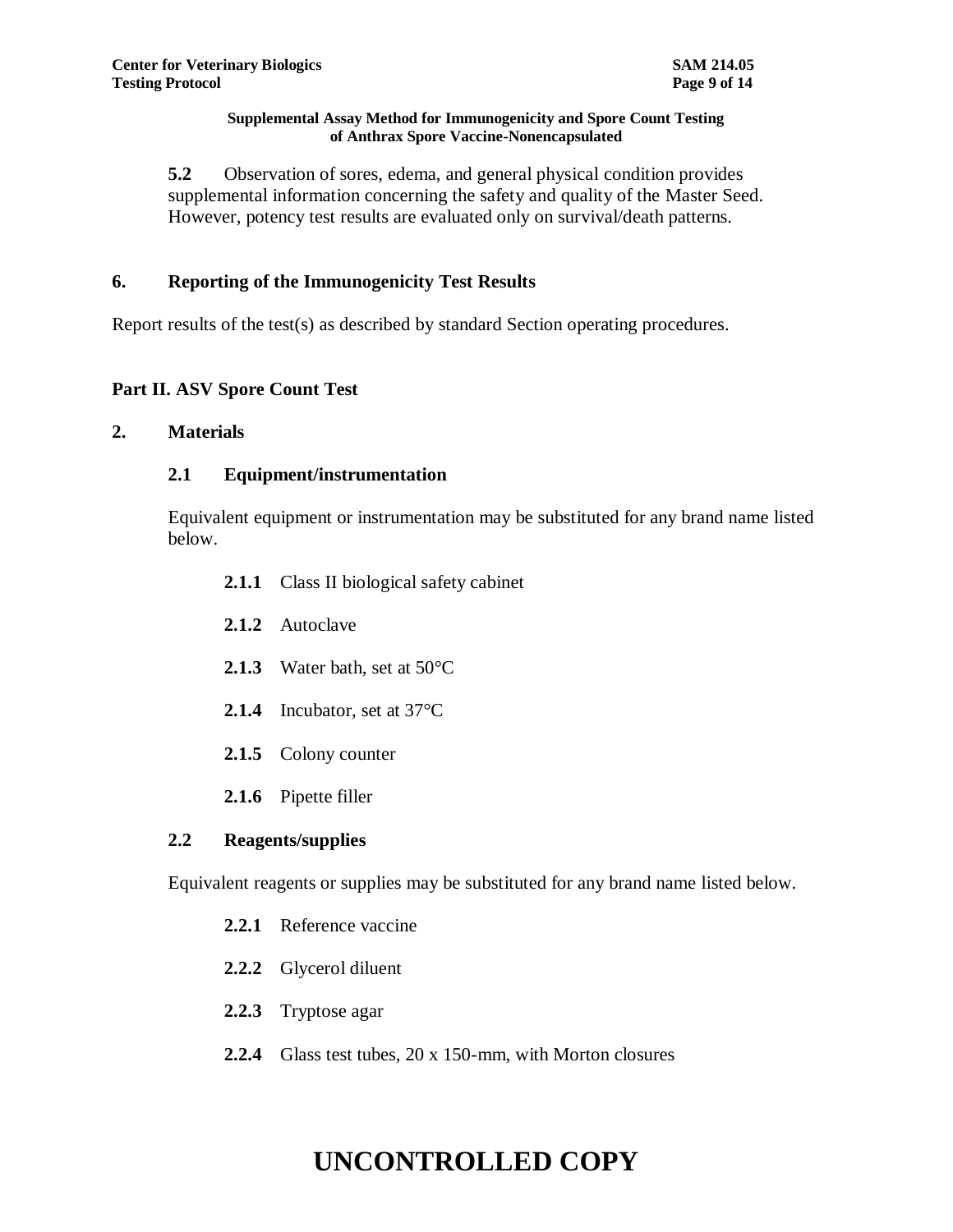- **2.2.5** Glass screw-top test tubes, 20 x 150-mm, with caps
- **2.2.6** Glass screw-top test tubes, 16 x 125-mm, with caps
- **2.2.7** Needles, 18-gauge x 1- or 1 1/2-inch
- **2.2.8** Glass screw-top dilution bottles, 125-mL or 160-mL, with caps
- **2.2.9** Glass pipettes, 2-mL, 5-mL, and 10-mL
- **2.2.10** Petri dishes, 100 x 15-mm
- **2.2.11** Disposable syringes, 3-mL
- **2.2.12** Glass volumetric pipettes, 25-mL or 100-mL

### **3. Preparation for the Spore Count Test**

#### **3.1 Personnel qualifications/training**

Technical personnel need a working knowledge of the use of general laboratory chemicals, equipment, and glassware. In addition, personnel need specific training and experience in the safe handling of live *B. anthracis* cultures.

#### **3.2 Preparation of supplies**

**3.2.1** Sterilize all glassware before use.

**3.2.2** Make sure all disposable supplies (pipettes, syringes, needles, rubber stoppers, etc.) are sterile.

#### **3.3 Preparation of reagents**

**Caution: The Anthrax Spore Vaccine-Nonencapsulated is a live spore suspension. Prepare the reference and serial vaccine dilutions within a Class II biological safety cabinet. Use a pipette filler. Autoclave any contaminated equipment and clothing before disposal or reuse.** 

**3.3.1** Use a reference vaccine to be tested with the test vaccine. (The reference vaccine serves as the control for the media and the technique. The reference should have been shown to produce consistent spore counts in at least 3 previous tests.)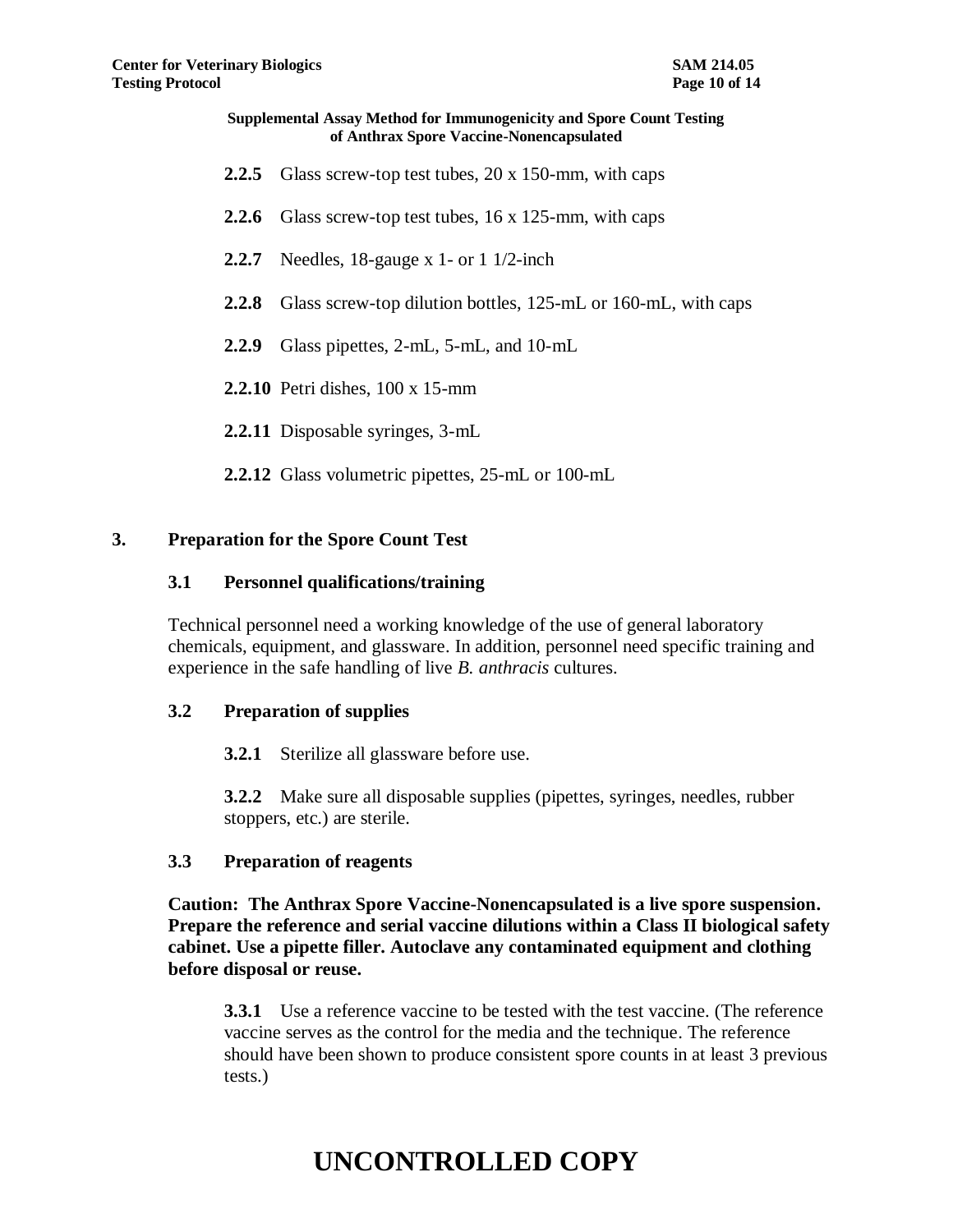**3.3.2** Prepare the 50% glycerol diluent by mixing equal parts of glycerol and 0.85% NaCl solution. Place 300 mL of diluent in a 500-mL flask. Autoclave at  $\geq$ 121°C for 25 to 30 minutes following manufacturer's recommendations. Store at room temperature up to 1 year.

**3.3.3** Prepare tryptose agar according to label directions on the day of the test. Dispense tryptose agar in 20 mL amounts in 20 x 150-mm test tubes with Morton closures. Autoclave 25 to 30 minutes at ≥121°C following manufacturer's recommendations.

# **4. Performance of the Spore Count Test**

**4.1** Adjust water bath to  $50^{\circ} \pm 5^{\circ}$ C.

**4.2** Prepare tryptose agar as described above in **Part II, Section 3.3.3.** Cool tryptose medium in the water bath approximately 1 hour.

**4.3** Vigorously shake each vaccine by hand 100 times before making dilutions.

**4.4** Measure 100 mL of glycerol diluent into each of two 125-mL or 160-mL dilution bottles using a 25-mL or 100-mL volumetric pipette. Remove 1 mL of glycerol diluent from each bottle using a 2-mL pipette thereby leaving 99 mL of glycerol diluent in each bottle.

**4.5** Remove 2-3 mL of vaccine with a 3-mL syringe and 18-gauge x 1 1/2-inch needle and transfer to a sterile 16 x 125-mm glass screw-cap test tube. Use a 2-mL pipette to transfer 1 mL of vaccine to 99 mL of glycerol diluent in the dilution bottle. This 1:100 dilution approximates 15,000 spores/mL in a 2-mL vaccine dose and 30,000 spores/mL in a 1-mL vaccine dose.

**4.6** Vigorously shake the 1:100 dilution by hand 100 times. Make another hundredfold dilution by transferring 1 mL of the 1:100 dilution into 99 mL of glycerol diluent in the next dilution bottle. This 1:10,000 dilution approximates 150 spores/mL in a 2-mL vaccine dose and 300 spores/mL in a 1-mL vaccine dose. This dilution may be too numerous to count.

**4.7** Vigorously shake the 1:10,000 dilution by hand 100 times. Using 10-mL pipettes, make a twofold dilution (5 mL 1:10,000 dilution  $+$  5 mL glycerol diluent) in a 20 x 150-mm test tube. This 1:20,000 dilution approximates 75 spores/mL in a 2-mL vaccine dose and 150 spores/mL in a 1-mL vaccine dose.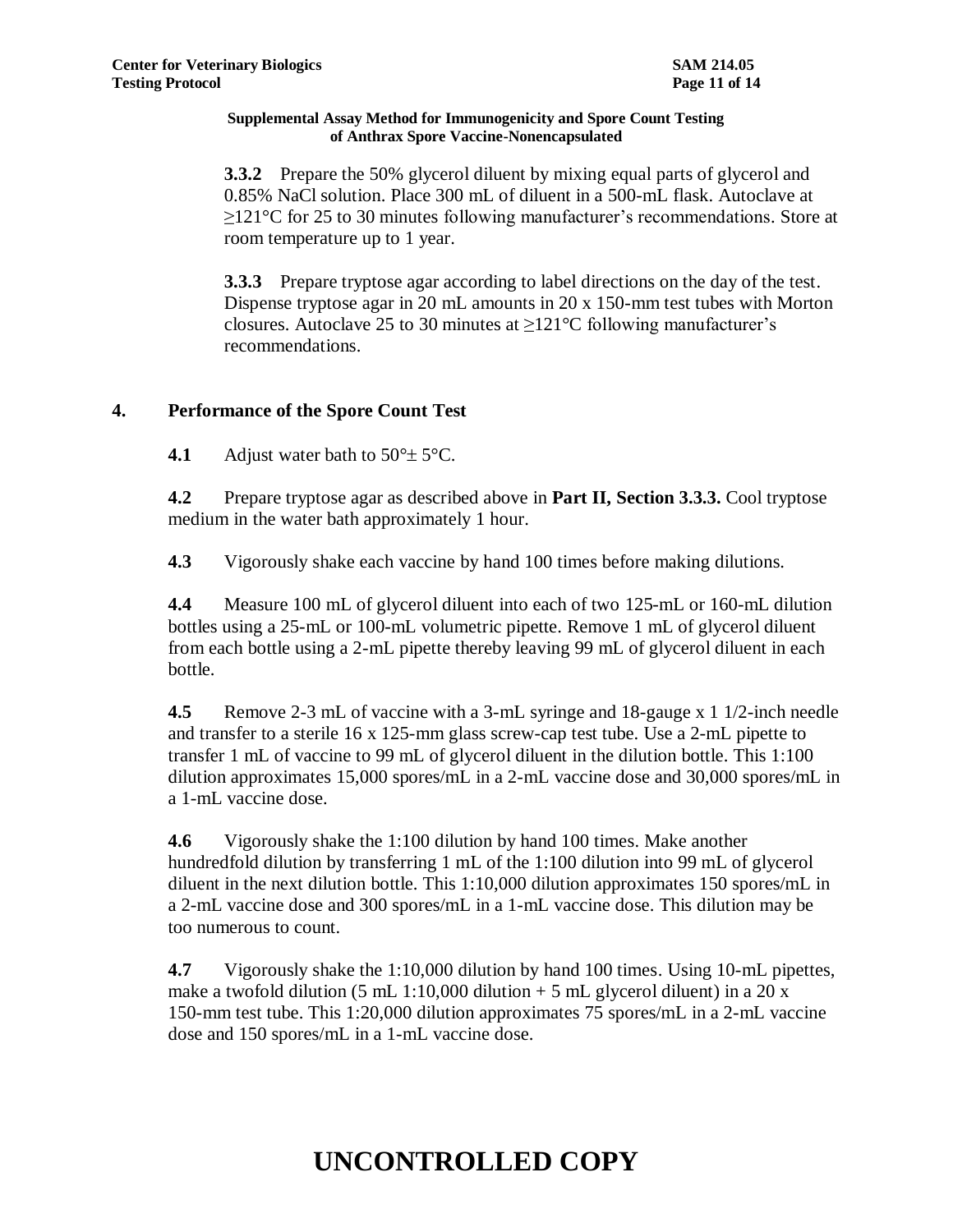**4.8** Vigorously shake the 1:10,000 dilution by hand 100 times. Using a 5-mL and 10-mL pipette, make a fivefold dilution (2 mL 1:10,000 dilution + 8 mL glycerol diluent) in a 20 x 150-mm test tube. This 1:50,000 dilution approximates 30 spores/mL in a 2-mL vaccine dose and 60 spores/mL in a 1-mL vaccine dose.

**4.9** Vigorously shake the 1:50,000 dilution by hand 100 times. Using a 2-mL and 10-mL pipette, make a tenfold dilution (1 mL 1:50,000 dilution + 9 mL glycerol diluent) in a 20 x 150-mm test tube. This 1:500,000 dilution approximates 3 spores/mL in a 2-mL vaccine dose and 6 spores/mL in a 1-mL vaccine dose.

**4.10** Vigorously shake each dilution (1:20,000; 1:50,000; 1:500,000) 25 times before the sample is withdrawn. Use a 2-mL or 5-mL glass pipette to add 1 mL of each dilution to each of 3 sterile petri dishes. Pour 1 tube of tryptose agar into each plate and swirl slowly 10 times in a figure-8 motion to mix. Allow the medium to harden before inverting plates.

**4.11** Dispense 1-mL of uninoculated glycerol diluent into 1-3 sterile petri dishes. Pour 1 tube of tryptose agar into each plate and also 1-3 uninoculated sterile petri dishes. Swirl slowly 10 times in a figure-8 motion and allow the medium to harden before inverting plates. These plates serve as negative controls.

**4.12** Incubate the plates at 35°- 37°C for 24 to 28 hours.

**4.13** Count the colonies and record the results on the worksheets.

# **5. Calculation of Spore Counts**

**5.1** Total the colony counts of the 3 plates made for each dilution and divide by 3. (This is the average number of spores per mL in that dilution.)

**5.2** Calculate CFU/dose by the following formula:

 $CFU/Does = (AVG CFU)/(50 mL)$  Therefore, for a 1 mL dose: CFU/Dose =  $(AVG CFU)$  $(2x10<sup>-5</sup>)(1 \text{ mL plated})$  $(50 \text{ doses})$  (DILUTION FACTOR)

# **6. Interpretation of the Spore Count Test Results**

The spore count results are interpreted as described in 9 CFR 113.66. To be eligible for release, each serial and each subserial of Anthrax Spore Vaccine-Nonencapsulated shall have a spore count sufficiently greater than that of the vaccine used in the immunogenicity test. This ensures that when tested within the expiration period, each serial and subserial must have a spore count of at least twice that used in the immunogenicity test but not less than 2 million spores per dose.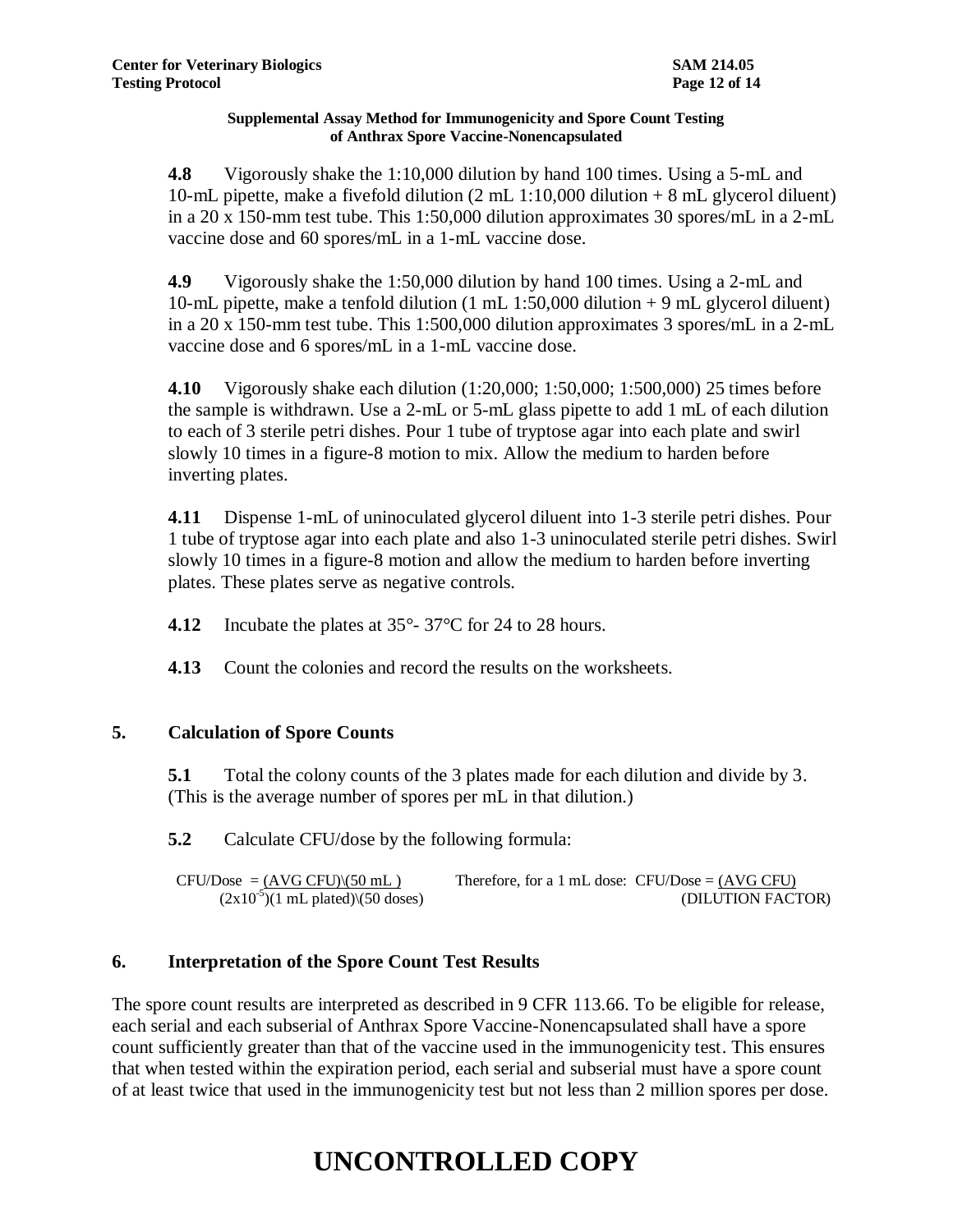## **7. Reporting of the Spore Count Test Results**

Report results of the test(s) as described by standard operating procedures.

## **8. References**

**8.1** Title 9, *Code of Federal Regulations*, section 113.66, U.S. Government Printing Office, Washington, DC.

**8.2** History of reagents: *B. anthracis* challenge culture (IRP 137) was obtained from the Central Veterinary Laboratory, Ministry of Agriculture, Weybridge, Surrey, England. It was derived from a strain developed by Max Sterne, from a Pasteur anthrax vaccine strain, by continuous passage in guinea pigs until virulence could not be further enhanced. It was consistently virulent for guinea pigs but not for rabbits, domestic animals, or man.

## **9. Summary of Revisions**

## **Version .05**

- Bacteriology Section Leader updated.
- Minor word changes for clarification of procedures.

## **Version .04**

• The Contact information has been updated.

## **Version .03**

- The document number has been changed from BBSAM0214 to SAM 214.
- The use of 125-mL glass screw-top dilution bottles has been added.
- **Part I, 4.3.3:** The use of sterile gauze pads has been added.
- **Part I, 5.1.2:** The wording has been changed for clarity.
- **Part I, 5.1.3:** The wording has been changed for clarity.